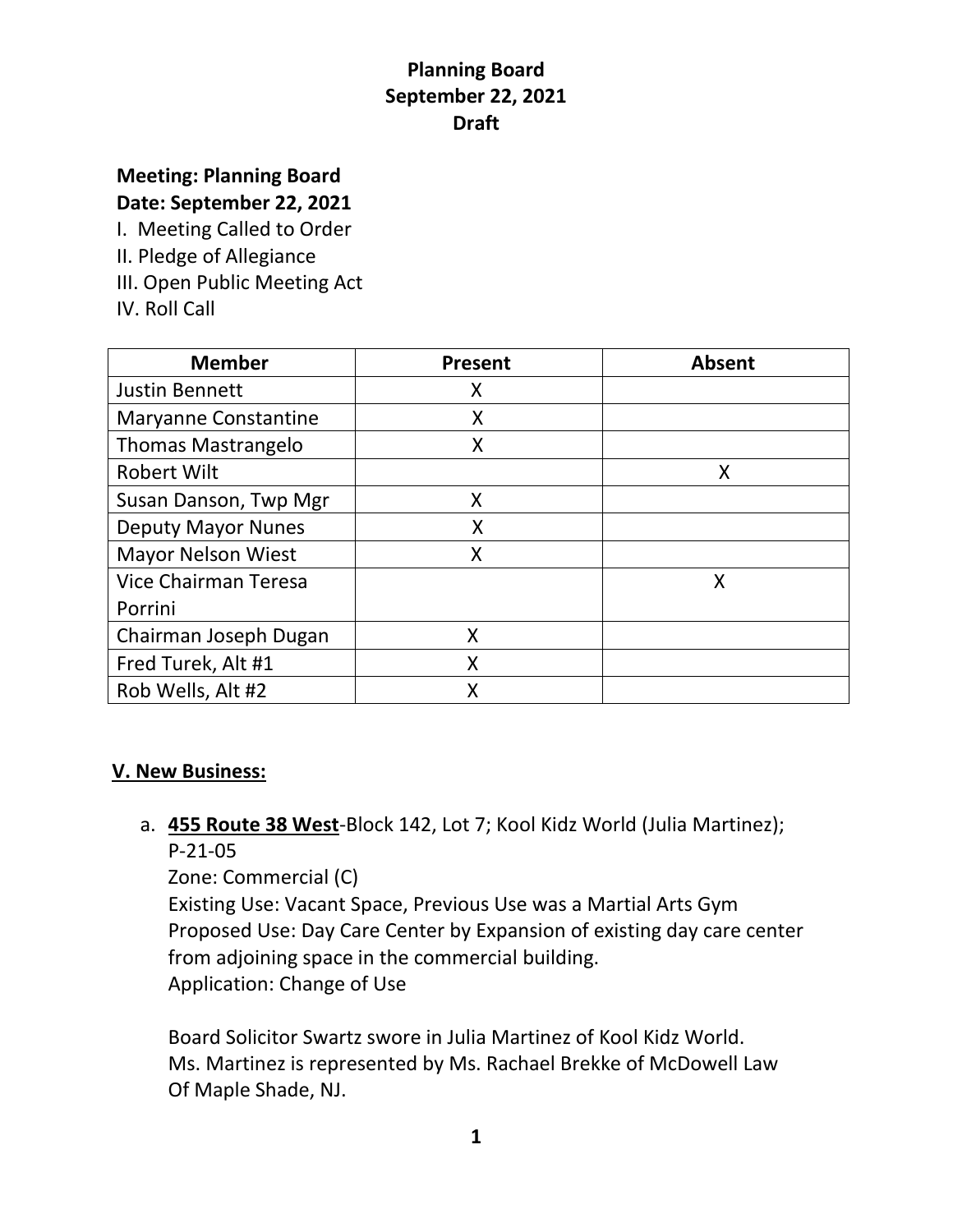Ms. Brekke presented the application for Kool Kidz World. Kool Kidz World has grown substantially since 2015 and now have a waiting list. When the space next door became available, the decision was made to expand into the now vacant martial arts gym.

The plan is to create two separate spaces:

Suite C: Infants and Toddlers

 Suite B: Pre-K and before and after school programs. Each Suite has its own entrance door.

Chairman Dugan asked how many children are currently enrolled? Ms. Martinez stated 40, and with the expansion and additional 50. An additional 5 Teachers would be added.

There are currently 8 Full-Time and 3 Part-Time.

Chairman Dugan asked Ms. Martinez to explain the Drop off and Pick up Policy.

Ms. Martinez explained that currently the parents are to drive around back and the children are taken out of the cars by their teachers. This practice was implemented during Covid-19 restrictions. Hopefully, when restrictions are lifted, parents will be able to bring their children in themselves.

Ms. Brekke asked Ms. Martinez if there were plans to demolish the wall between the Suites? Ms. Martinez testified that no, the two spaces will remain separate.

Chairman Dugan asked about the age span of the children attending. Ms. Martinez testified the youngest child is 3 months thru 4-5 years old. She currently separates the older after school children into a different area of her existing space.

Ms. Brekke asked Ms. Martinez to explain the Playground and crosswalk area.

Ms. Martinez testified the playground is fenced in on the rear of the property and the crosswalk is clearly marked. The teachers will go out and place cones and escort the children to the play area.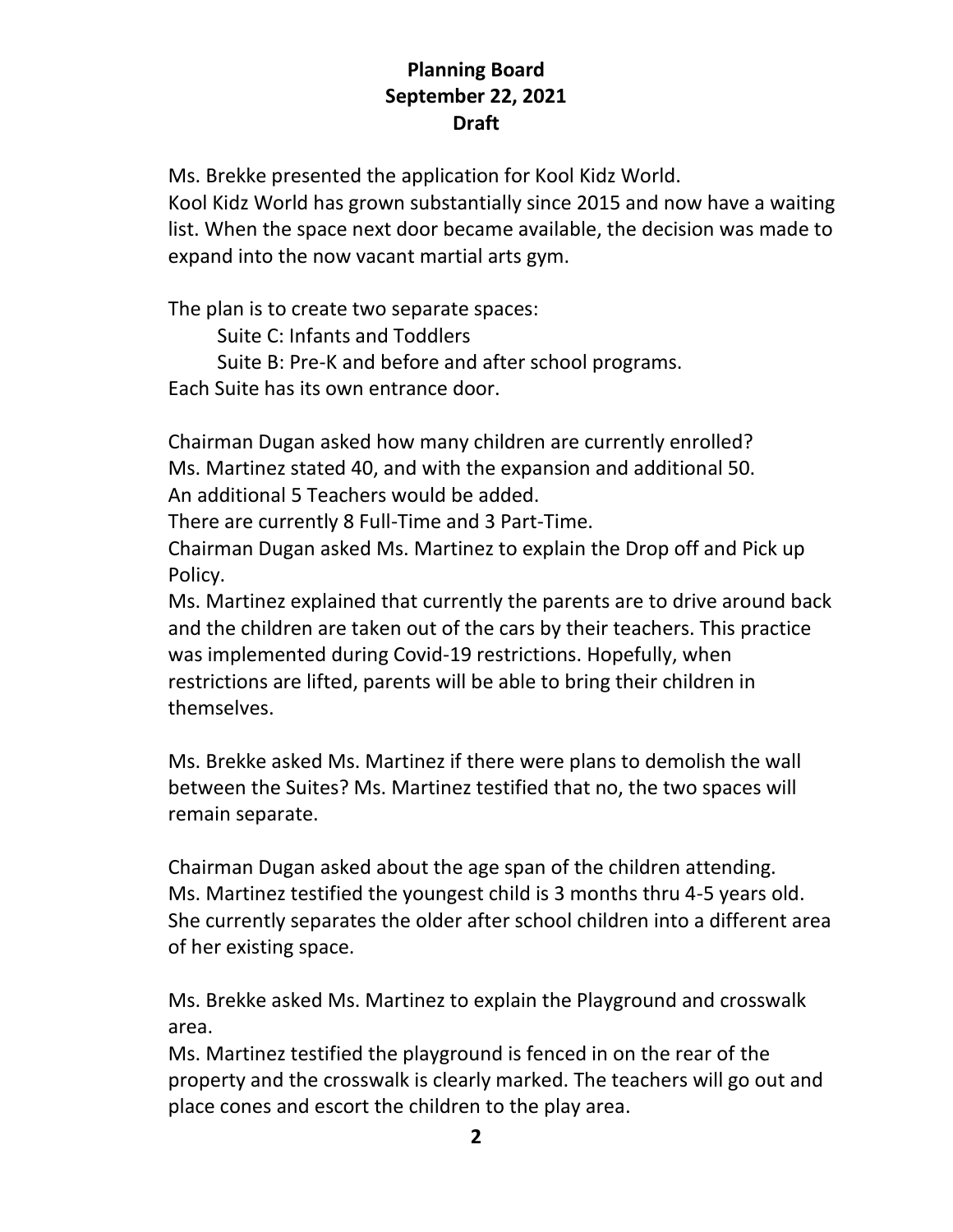Ms. Martinez added that there isn't a kitchen on the property for safety reasons.

She also stated that Fire Drills are practiced once a month.

Zoning Officer Soni asked to see Kool Kidz State License. We need to verify the State Requirements.

Chairman Dugan commented on the Site. He stated how truly impressed he was with the overall cleanliness and safety of the Business Operation. He also stated that there is a problem. When the applicant first opened in 2016 the Township is missing the original Site-Plan. Can these be provided?

Twp Mgr Danson asked about the School Buses from Maple Shade Twp that pick up and drop off children from Kool KIdz World. Ms. Martinez testified that the school Buses come into the front of the building and the teachers come out and get the children after school dropoffs, and assist with before school pick-ups. She stated that she has a great relationship with the School District.

Zoning Officer Soni stated that new requirements came into effect in 2017. These new requirements will have to be addressed on the Site plan. These would be necessary for the Certificate of Occupancy.

Ms. Martinez stated that the State had just done a Courtesy Inspection and all requirements are met.

Chairman Dugan asked Board Engineer McNulty for his Comments. Engineer Mc Nulty stated that there haven't been any major changes to the original site plan from 2015.

Mc Nulty also stated that only half of the allocated parking would be used even with the increase of employees.

Chairman Dugan opened the meeting to the General Public. Public Portion is closed.

A Motion to Approve was made by Mr. Wells, second by Ms. Constantine,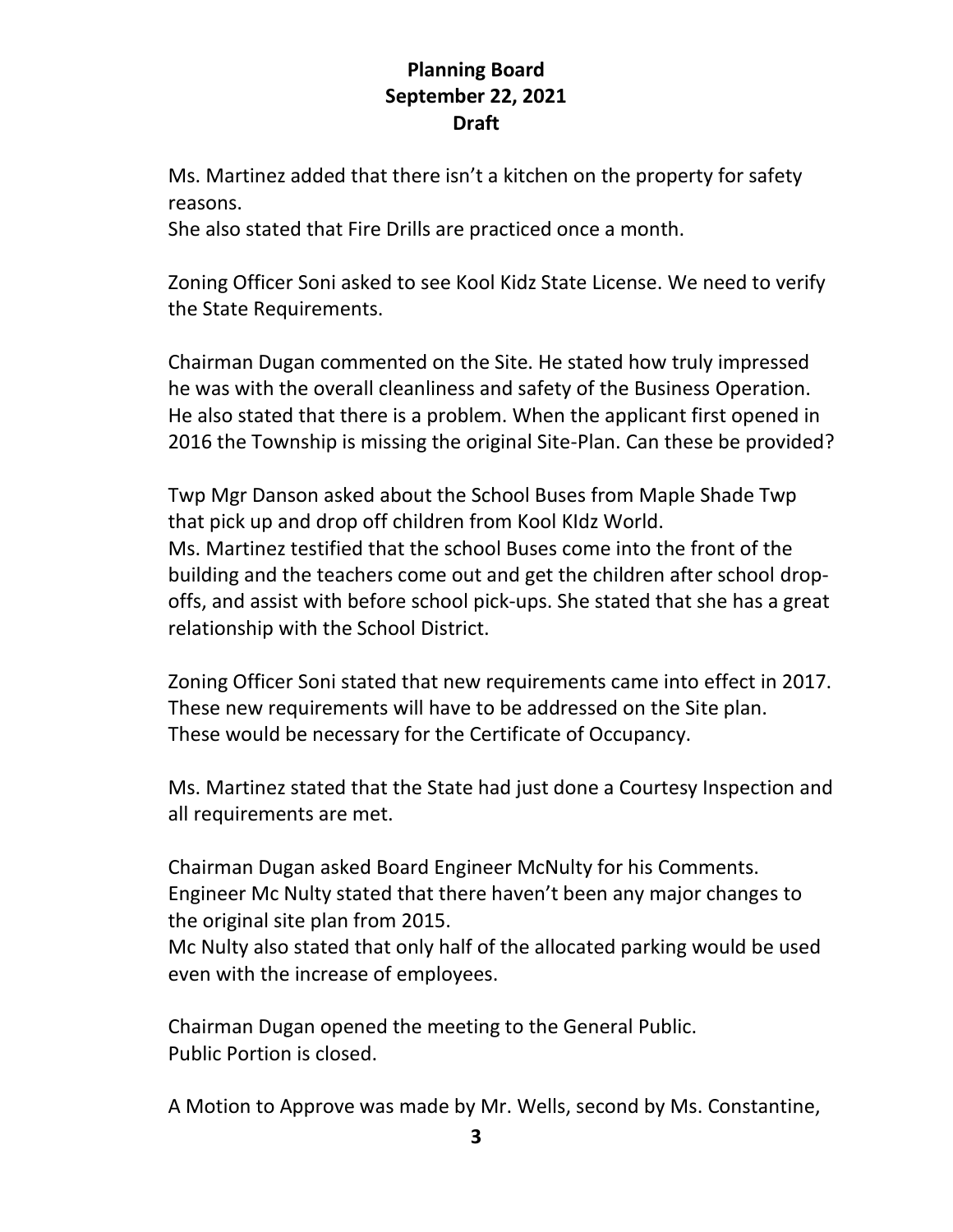All Approve.

#### b. **2795 Route 73 South**- Block 194 Lot 1; Ross Restaurant Group, LLC; PB-21-06

Zone: Business Development (BD) Existing Use: Burger King Restaurant with Parking and single drive thru Proposed Use: Burger King Restaurant with parking and a second drive thru lane including reduced interior number of seats and a corresponding reduction in parking spaces. Application: Minor Site Plan

The Application was presented by Spencer Robbins, Attorney for the Applicant.

Board Attorney Swartz swore in:

Mahesh Patel- Manager John Chang- Circle Construction Michael Avilla- Engineer

Attorney Robbins asked Mr Patel to explain his position with the Ross Restaurant Group. Mr. Patel stated that he is the managing owner of this location. As with most drive thru restaurants, the lines are becoming longer with fewer people entering the facility. The Application is to construct a second drive thru lane and eliminate some of the interior seating.

Mr. John Chang was introduced as the Construction Manager for Circle Construction. His company has built over 100 Burger Kings. The Corporate office is dictating the addition of the second drive thru lanes. He has personally seen to 9 projects. The intent is to shorten the Q line. Mr. Chang testified that 80% of fast-food business Is done thru the Drive-Thru. The dining room use has drastically decreased since Covid.

Mr. Chang added that a later application will come to improve the outdoor façade.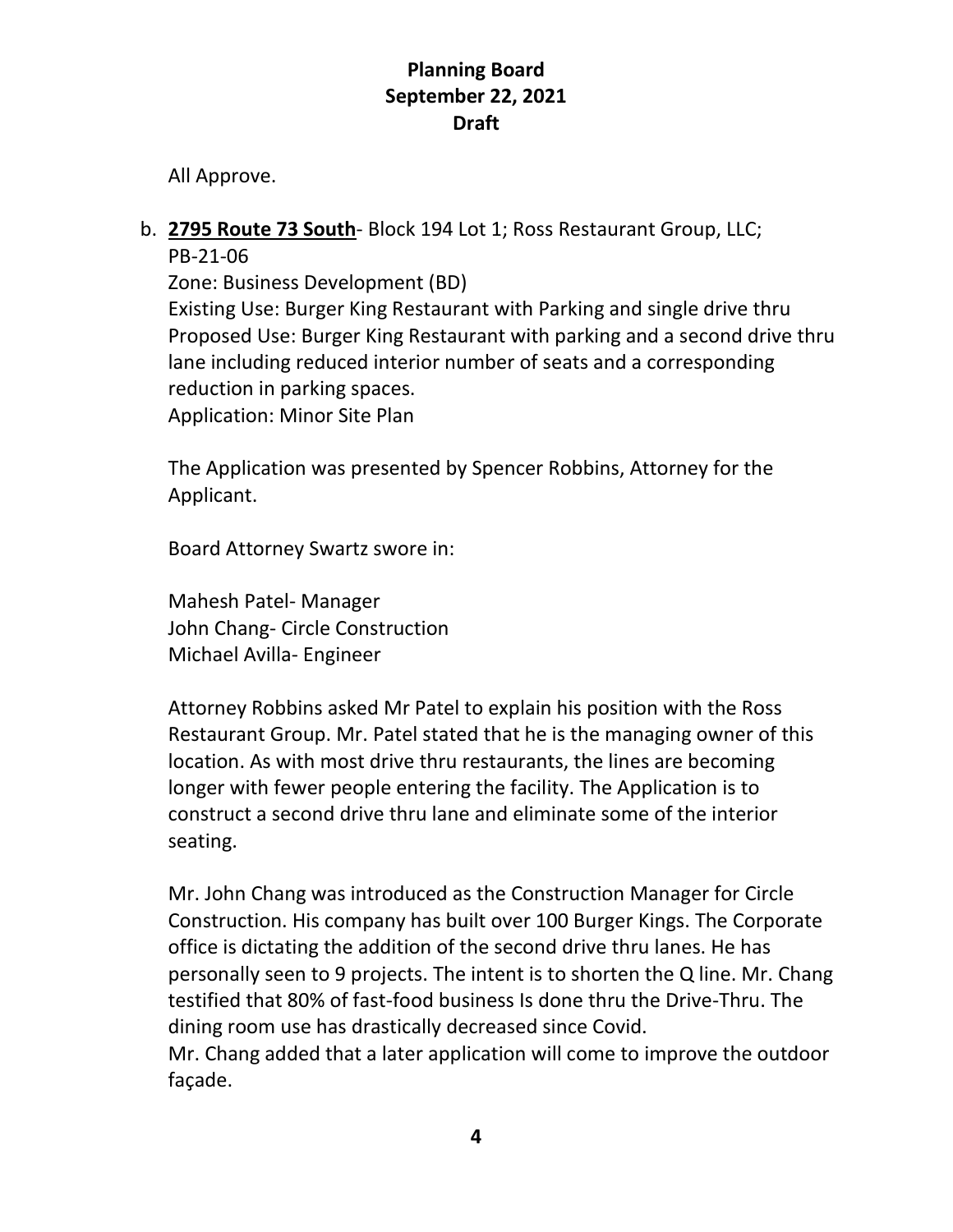Twp. Mgr. Danson asked if the Drive-thru would be closed during Construction? Mr. Chang said yes for approximately 2-3 weeks weather permitting. The cost would be in the vicinity of 80,000.00 to 100,000.00.

Attorney Robbins introduced Mr. Michael Avilla, Licensed Professional Engineer. His practice includes clients in Mercer, Burlington, Camden and Gloucester County. He has 20 years in the industry.

Attorney Robbins asked Mr. Avilla to describe what the Ross Group is seeking to do. Mr. Avilla testified that the whole purpose is to allow for more efficiency. The demand for shorter Q Lines on this busy corridor to alleviate traffic remaining on Route 73 to enter the facility. On the Southside of the property, 9 parking spaces will be removed to construct the second drive thru lane. He feels this will have no impact on the dining room seating. Mr. Avilla testified that there is sufficient lighting on the property already and this new configuration will actually improve the handicapped accessible spots.

Chairman Dugan asked where the split of the drive thru lanes will take place. Mr. Avilla stated that the lanes will split at the back of the restaurant, and they would merge again before the pick-up window. The Q lanes would be divided by and island.

Deputy Mayor Nunes asked about the driveway in from Waverly Ave. She commented on the very difficult turn into the drive thru lane.

 Board Member Constantine asked about a third window if the order is not Ready? Mr. Avilla stated that there is not a third window but a designated Parking spot for waiting vehicles.

 Twp Mgr Danson asked about the pad site directly behind the main lot. Attorney Robbins stated that pad site is owned by Corporate Burger King.

 Mayor Weist remarked about vehicles entering from Route 73 that are Waiting in the drive thru lane, block the exit of the vehicles in the handicapped spots.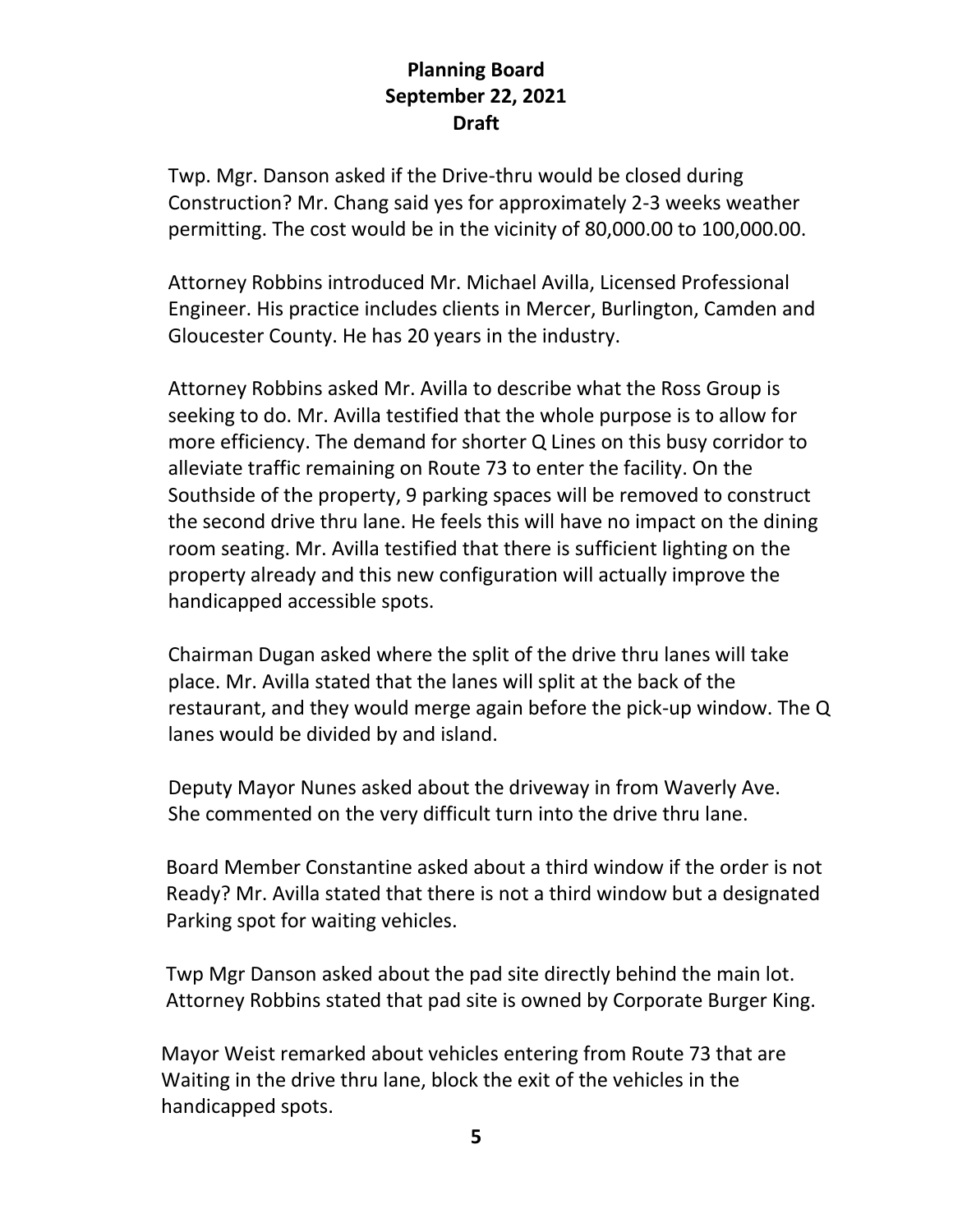Board Engineer stated that the dual drive thru lane will move cars thru faster. The dual lanes will accommodate approx. 10 vehicles in the Q lanes.

 Deputy Nunes asked if the restaurant would be going to 24 hours? Mr. Patel stated that the hours would be 6 am thru 12 pm midnight. There is No plan to extend the hours beyond that.

 Board Member Wells asked if there were plans to move the drive thru lanes Further back into the second pad site and reconfigure the entrance into the Parking lot from Waverly. He stated how tight a turn it is, and how vehicles go Over the curb to get in. Board Member Turek concurred and mentioned Site- Safety issues.

Mr. Avilla would take into consideration the Board's suggestions.

 Chairman Dugan asked if any new variances were needed. Board Engineer Mc Nulty said no. He would like to see:

- 1. The tree on the side where construction will take place either be saved or replaced.
- 2. The pavement be resurfaced.
- 3. Signage Clearance Bar, would recommend the addition of the second Clearance bar on the second drive thru lane.

 Chairman Dugan asked for Board Questions? Board Member Bennett asked about impervious coverage. The plan shows 78%.

 Chairman Dugan opened the meeting to the General Public. Public Portion Closed.

 A Motion to Approve was made by Deputy Mayor Nunes, second by Ms. Constantine, All Approve

c. **20 East Main Street-** Block 90.01 Lot 8 Hun Hui Chen PB-21-08 Zone: Downtown Business (BD) Existing Use: Store front vacant real estate office and 1 family apartment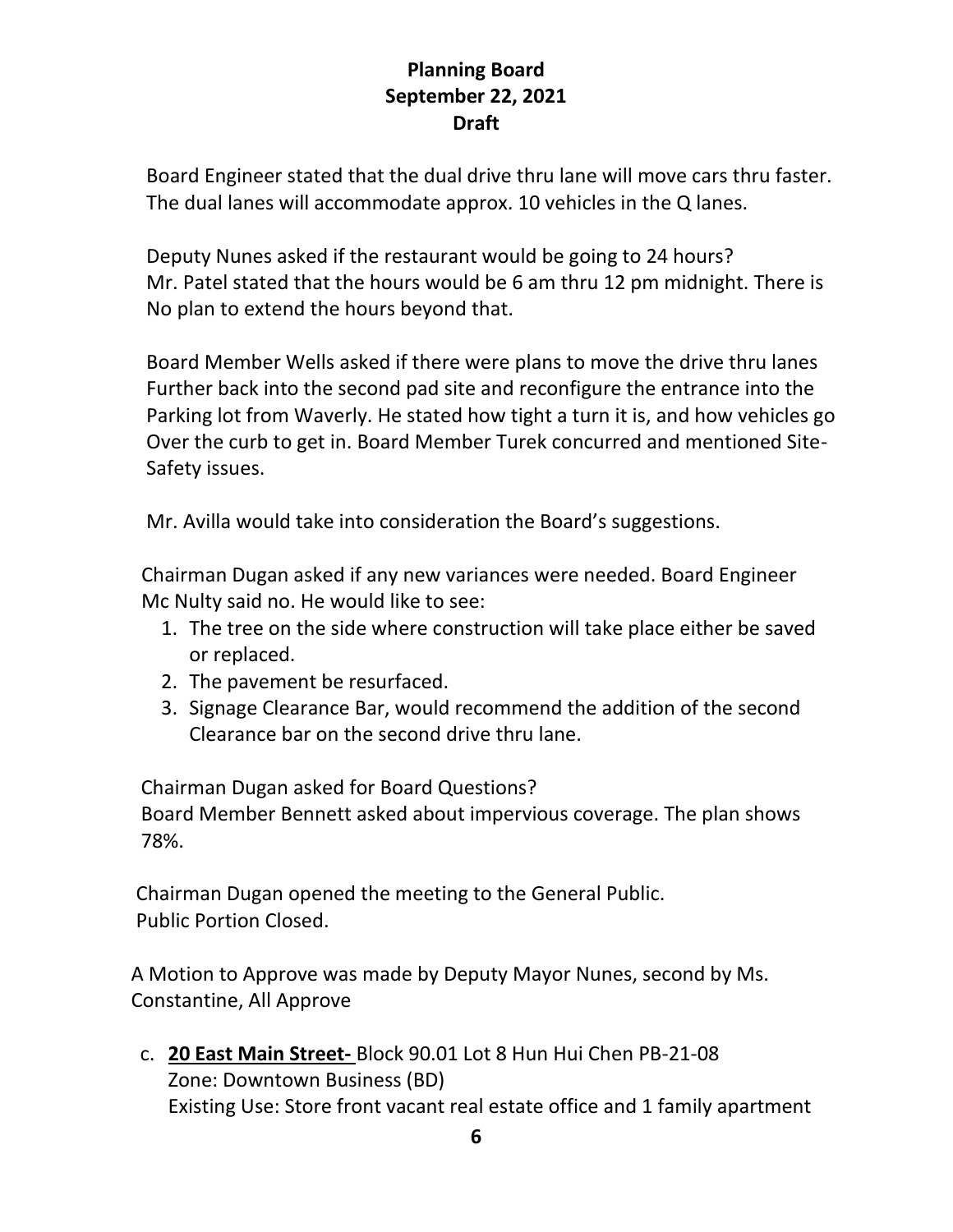Above.

Proposed Use: Store Front/ Office on the first floor with building addition On the second floor for expansion to provide three (3) 2 Bedroom apartments. Application: Minor Site Plan

Board Attorney swore in:

Yun Hui Chen, Applicant Yu Wen Li, P.E. Hui D Huang A/A

Chairman Dugan asked if an Attorney would be present? Mr. Chen answered no.

Mr. Chen stated that presently there is a vacant office on the first floor front of the building, a garage with 2 spaces, and on the second floor there is one 2 bedroom apartment. The proposed plan is to eliminate the garage on the back of the building, increase the parking to 4 spaces under the addition, and to build three apartments and an additional office space in the rear on the second floor.

Twp Mgr Danson asked for clarification. Mr. Chen stated three apartments approx. 750 sq feet each, a carport with 4-9' by 20' spaces.

Board Member Constantine asked about entrances into the apartments. Mr. Chen stated that the front door downstairs in the middle of the vacant retail space will have stairs built up to the second floor front two apartments. The entrance to the third apartment will be in the rear by the trash enclosure.

Chairman Dugan asked Board Engineer McNulty for his review.

- 1. 0' Setback on the lot. Using every inch of space.
- 2. No Apartments will be ADA Accessible.
- 3. Handicapped Ramp on Main St will not be allowed because it will encroach on the sidewalk.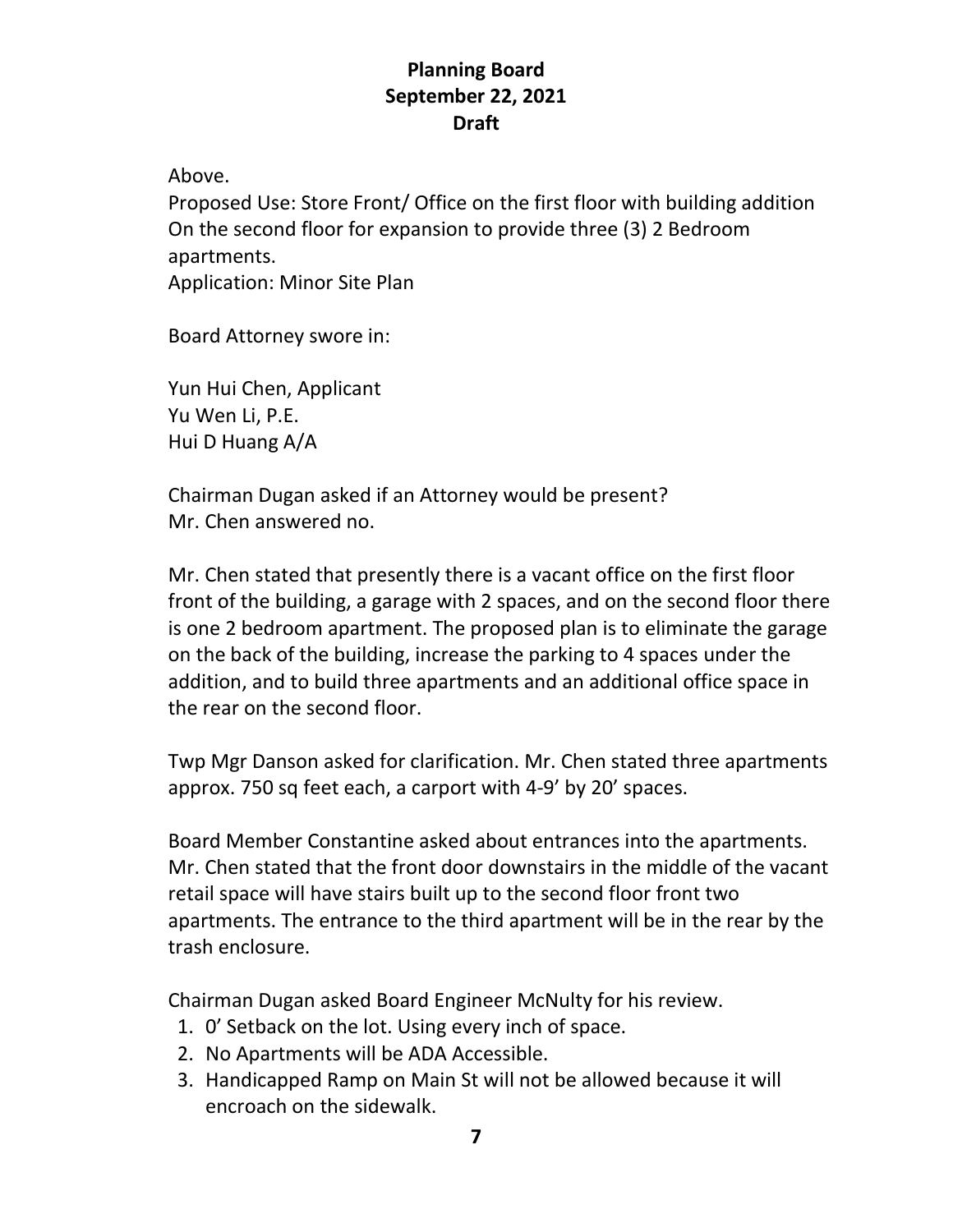- 4. The Waste enclosure gate and fence is proposed in the front of one parking space under the second floor office addition.
- 5. Commercial Loading Area?

Board Member Constantine asked how the trash cans would get out for pick up, and how would the Commercial Waste be collected?

Chairman Dugan asked what the front of the Façade would look like? Mr. Chen stated that there would be metal panels on the top and side walls.

Township Zoning Officer Soni asked about stormwater run-off? He stated curbing will have to be installed.

Township Manager Danson asked about the addition on the back of the building? Will it block the view of the neighboring apts? She commented on the narrow walkway being proposed from the back of the building.

Chairman Dugan opened the meeting to the General Public.

Township Solicitor Swartz swore in Ms. Karen Ianacone. She lives in the upstairs apartment next door to the proposed addition.

Ms. Ianacone stated that she has lived at 18 E Main St for 21 years in the upstairs apartment. Her concern is the proposed building will cut off all of her light source and she will be staring at a wall approx. 2 feet from her window. She feels this proposal is suffocating to her apartment.

Mr. Chen stated that there will be an approximate 5' indent on the side of 18 E Main St that will allow light into her existing window.

Ms. Ianacone also feels that four parking spaces will be impossible due to the fact that you would have to pull in straight on. (no angle) The one way drive behind the building will not accommodate this.

Board Engineer brought up the Columns that would be holding up the second floor rear of the proposed building. There is only an 8' clearance. With the addition of the Bollards the spaces will be reduced to 7'6" parking spaces.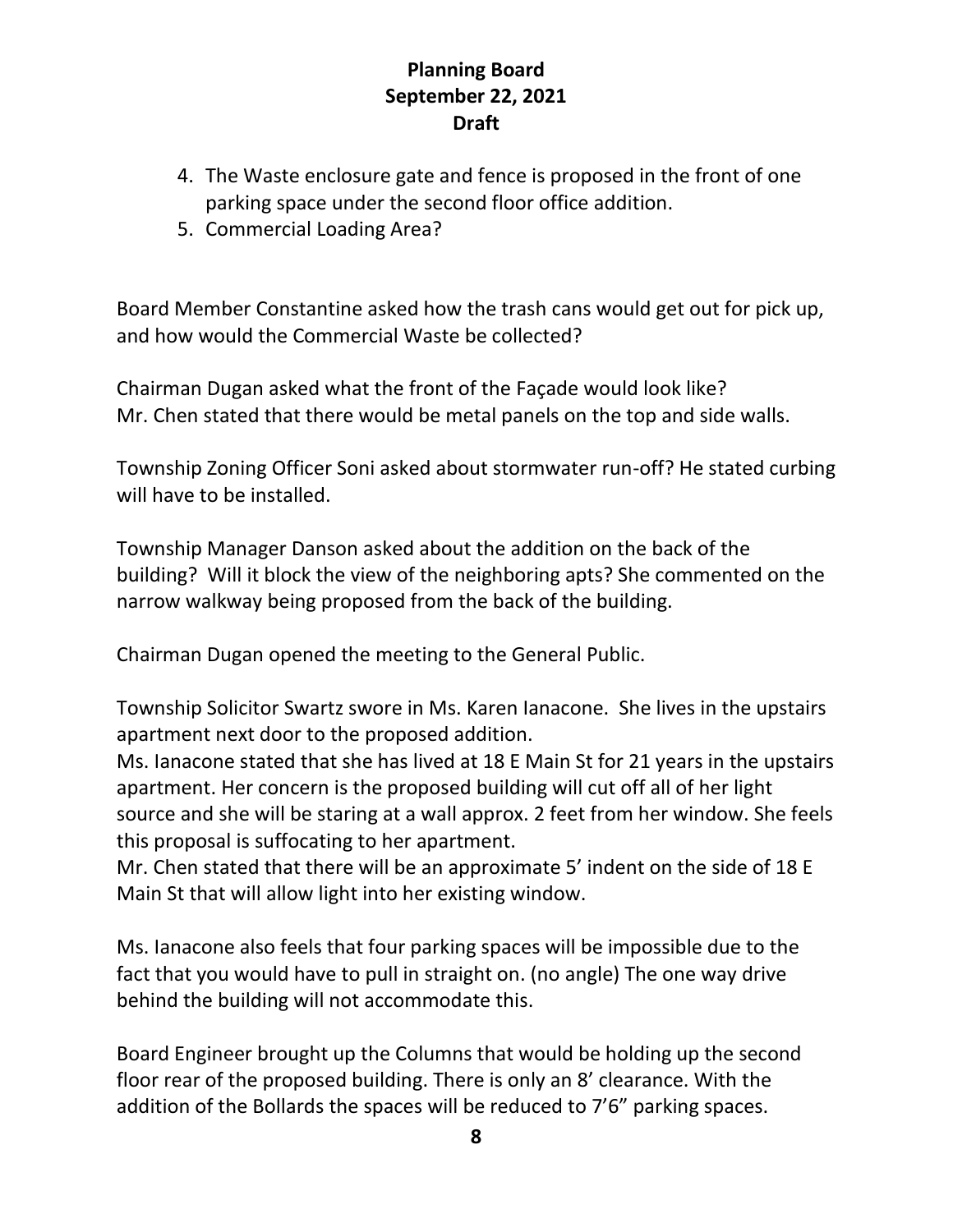The Bollards would be mandatory to protect the Columns holding up the second floor.

Board Member Turek is very concerned about the safety of the second floor. He also stated that there is a 9' requirement for parking spaces. Perpendicular parking is very difficult

Board Member Bennett asked about the Minor or Major Site Plan? He stated he is not comfortable with this plan. There are too many factors, i.e. parking, trash, columns, ADA accessibility that he feels needs further planning and review.

Board Member Turek asked about entering the rear apartment from the ground level? There is no plan for a 4' access way. There is not sufficient room for the Emergency Squad, Fire Department to enter the building. He also asked about access to the basement? He feels the input of the Construction Officials and the Fire and Police Departments would be necessary. He also stated that a trash receptacle should be at least 15' from the Building, not under and addition.

Chairman Dugan asked if this application had gone to Site-Plan Board?

Township Solicitor Swartz recommended it be sent, instead of taking a vote.

Chairman Dugan asked the Applicant if he would agree to the Extension?

Township Solicitor Swartz recommended the Applicant accept the Continuance to the Site-Plan Board.

Township Zoning Officer Soni also stated that a new property survey be done, since the last one submitted was from 2017 when the original application was presented.

Chairman Dugan stated that the entire Board would like to see the property improved.

He asked Township Solicitor Swartz if the application has an approved continuance until October Meeting?